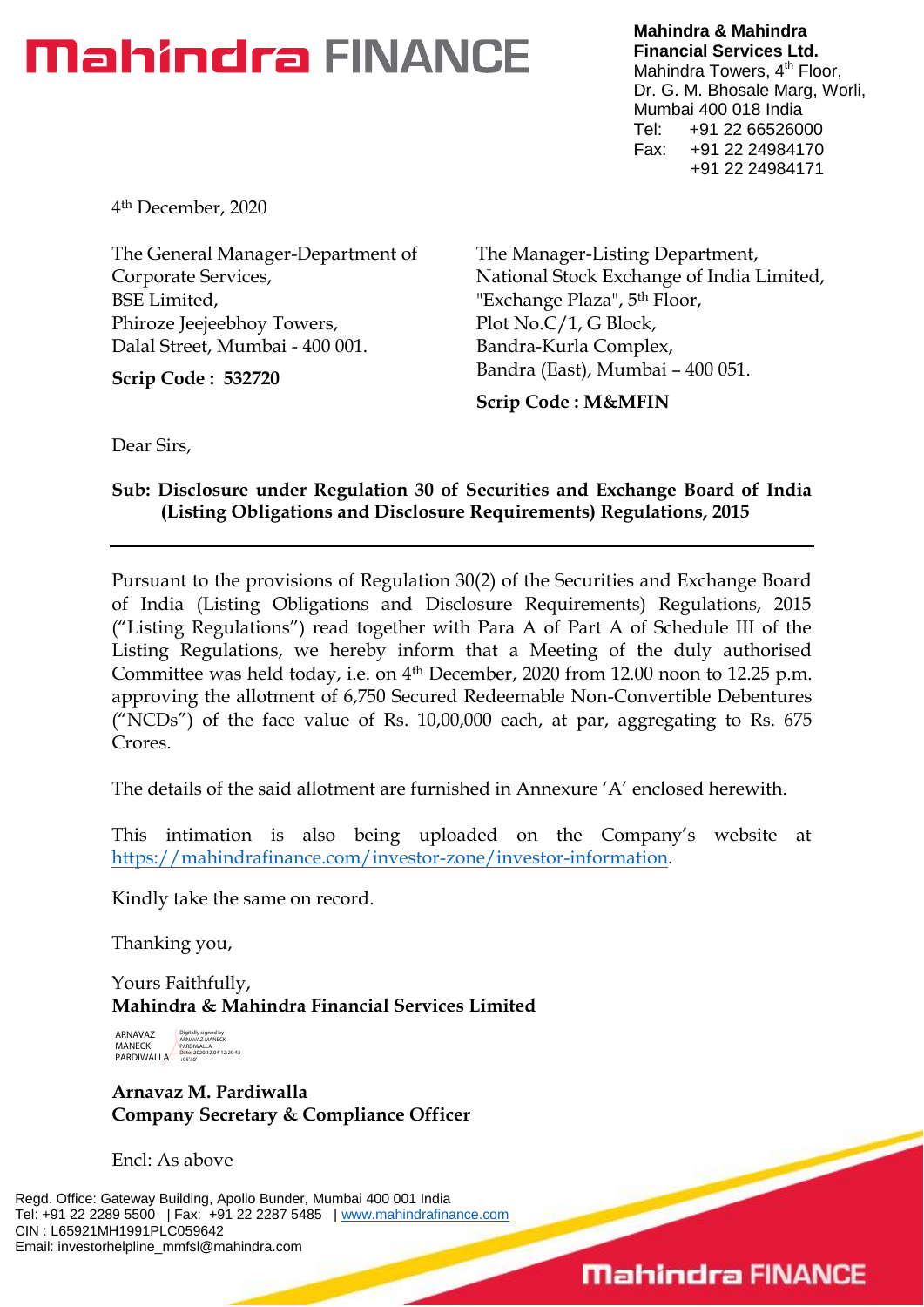# **Mahindra FINANCE**

#### Page No. 2

### **Annexure 'A'**

| <b>Issuance of Debt Securities</b> |                                                                                             |                         |                                                                                                                                                                                                                                                                                          |  |  |
|------------------------------------|---------------------------------------------------------------------------------------------|-------------------------|------------------------------------------------------------------------------------------------------------------------------------------------------------------------------------------------------------------------------------------------------------------------------------------|--|--|
| Sr. No.                            | <b>Requirements of disclosure</b>                                                           |                         | <b>Details</b>                                                                                                                                                                                                                                                                           |  |  |
| (i)                                | Size of the issue                                                                           | $\colon$                | Series AP2020 - Rs.250 crores                                                                                                                                                                                                                                                            |  |  |
|                                    |                                                                                             |                         | Series AQ2020 - Rs.425 crores                                                                                                                                                                                                                                                            |  |  |
| (ii)                               | Whether<br>proposed<br>be<br>to<br>listed?<br>If yes, name of the stock<br>exchange(s)      | $\therefore$            | Yes<br>Wholesale Debt Market Segment of BSE<br>Limited.                                                                                                                                                                                                                                  |  |  |
| (iii)                              | Tenure of the instrument                                                                    | :                       | Series AP2020 - 1 year and 363 days from<br>the Deemed date of allotment<br>Series AQ2020 - 3 years from the Deemed<br>date of allotment                                                                                                                                                 |  |  |
|                                    | Deemed date of allotment and                                                                | $\ddot{\cdot}$          | 4 <sup>th</sup> December, 2020                                                                                                                                                                                                                                                           |  |  |
|                                    | Date of maturity                                                                            | $\colon$                | Series AP2020 - 2 <sup>nd</sup> December, 2022<br>Series AQ2020 - 4 <sup>th</sup> December, 2023                                                                                                                                                                                         |  |  |
| (iv)                               | Coupon/interest offered                                                                     | $\colon$                | Series AP2020 - 4.80% p.a.                                                                                                                                                                                                                                                               |  |  |
|                                    |                                                                                             |                         | Series AQ2020 - 5.25% p.a.                                                                                                                                                                                                                                                               |  |  |
|                                    | $of$ :<br>Schedule<br>of<br>payment<br>Coupon/interest<br>and<br>principal                  |                         | Series AP2020 - Annually - 4 <sup>th</sup> December,<br>2021 and on maturity 2 <sup>nd</sup> December, 2022.<br>Series AQ2020 - Annually - 4 <sup>th</sup> December,<br>2021, 4 <sup>th</sup> December, 2022 and on maturity<br>4 <sup>th</sup> December, 2023.                          |  |  |
| (v)                                | if<br>Charge/Security,<br>any,<br>created over the assets                                   | $\overline{\mathbb{C}}$ | Debentures shall be secured by way of<br>exclusive charge in favour of the Debenture<br>Trustee<br>on present<br>and/or<br>future<br>receivables<br>under<br>Hire<br>Purchase/<br>Lease/Loan Contract, Owned Assets and<br>Book debts to the extent of 100% of<br>Debenture outstanding. |  |  |
| (vi)                               | Special<br>rights/interest/privileges<br>attached to the instruments<br>and changes thereof | $\ddot{\cdot}$          | Nil                                                                                                                                                                                                                                                                                      |  |  |